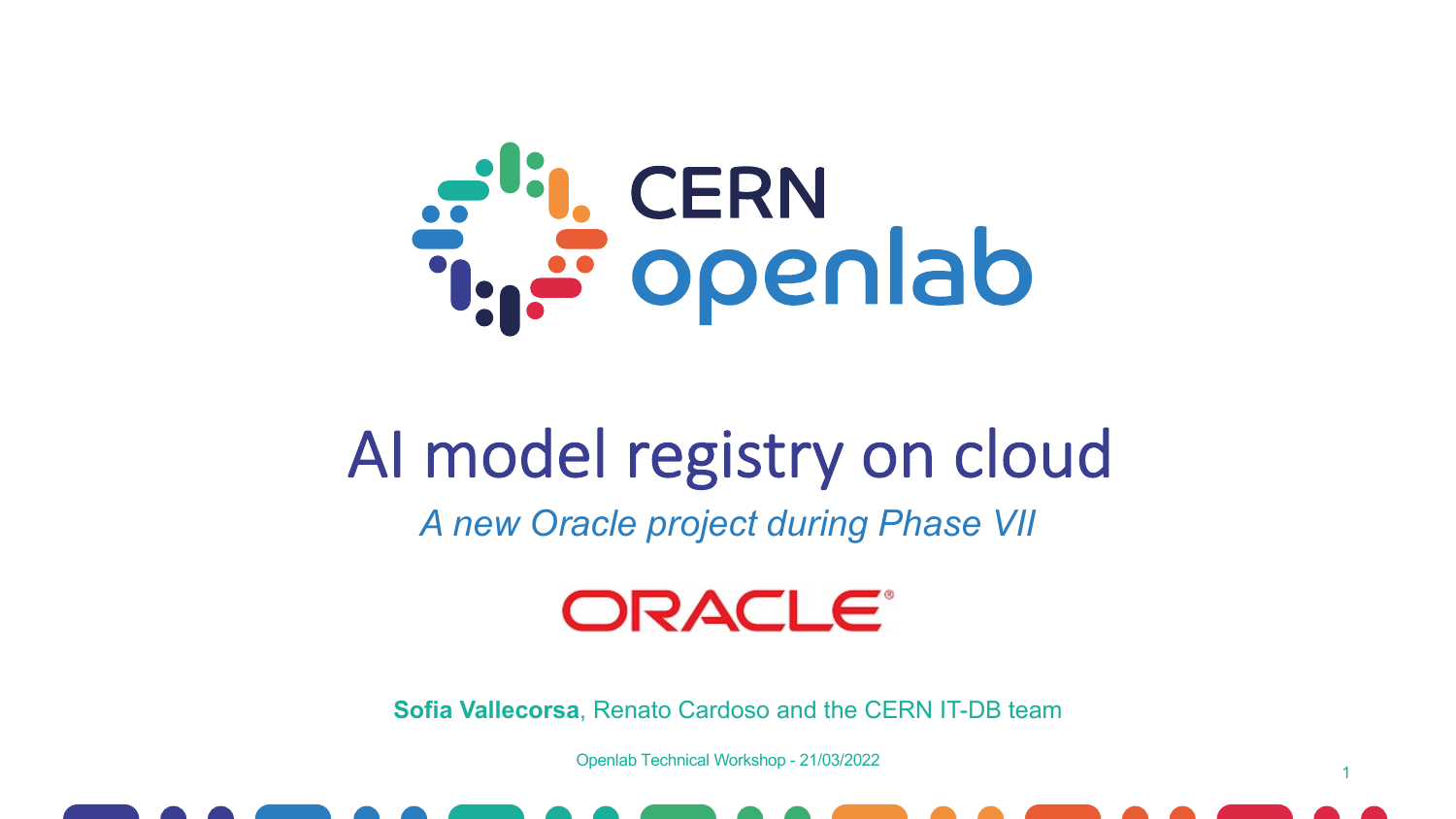### DL Applications in HEP

Classical **Machine Learning** used for many years, mostly during the final steps of data analysis for signal /background separation

**Deep Learning** is studied for different applications that have **different requirements**

- Real-time filtering
- Raw data processing
- **Optimisation**
- **Analysis**
- **Simulation**
- **Monitoring and Control Systems**



AlexNet to AlphaGo Zero: A 300,000x increase in compute

of AI research is that **general methods that leverage computation** are ultimately the most effective, and by a large margin" (Richard Sutton, 2019)

CERN البي openlab



Petaflops/s-day (training)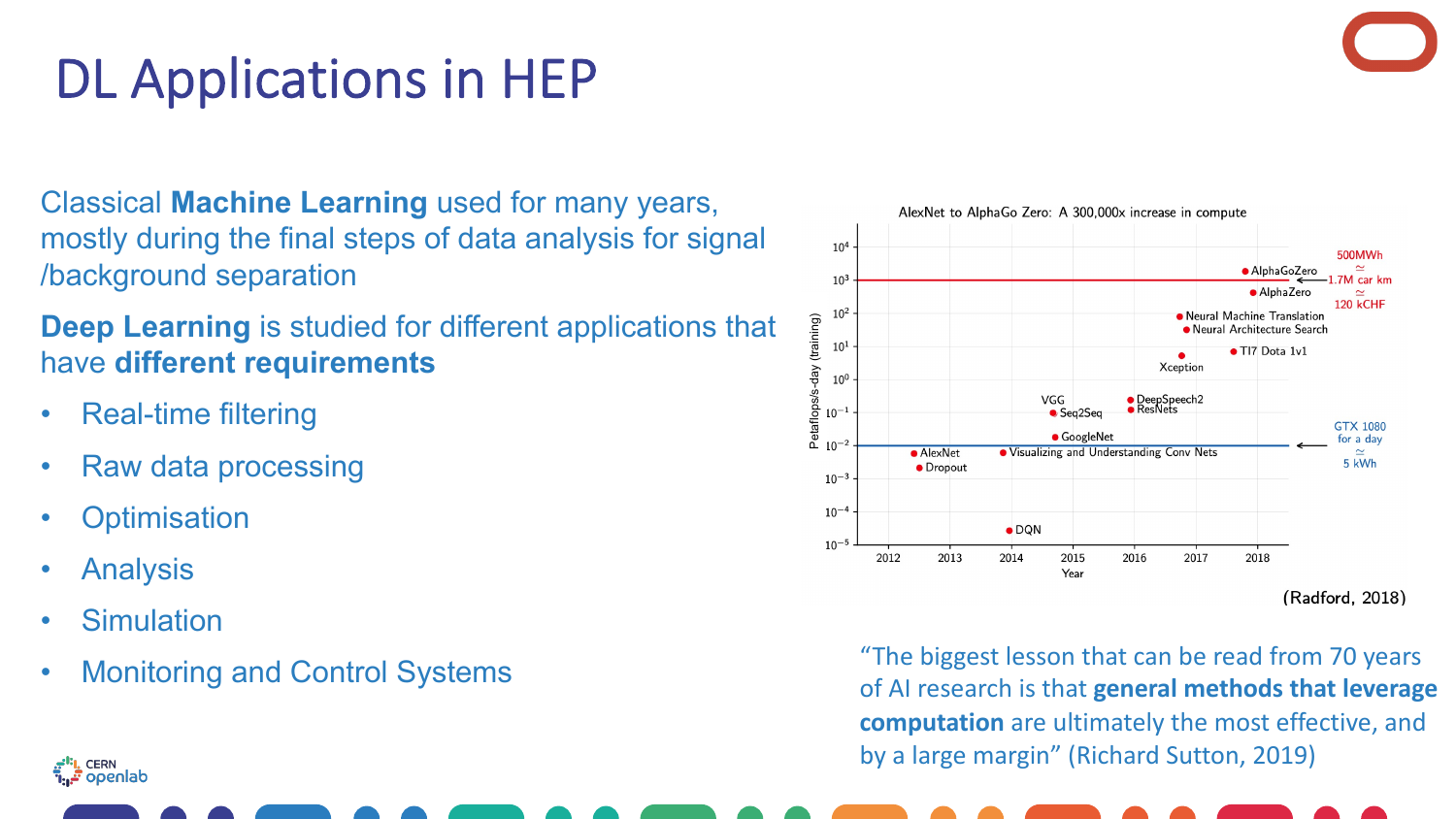### Enabling Deep Learning

**Efficient and productive R&D goes hand-in-hand with smart in** Developing AI systems is **different** than typical software engineer

- **data** discovery, management, and versioning are **more complex**;
- **modular design is not trivial** since AI components exhibit completed

However *integration* into "regular" software and services is critic

Interest in **AI lifecycles** since the past 10 years - inspired by CRISP-DM, TDSP, etc..)

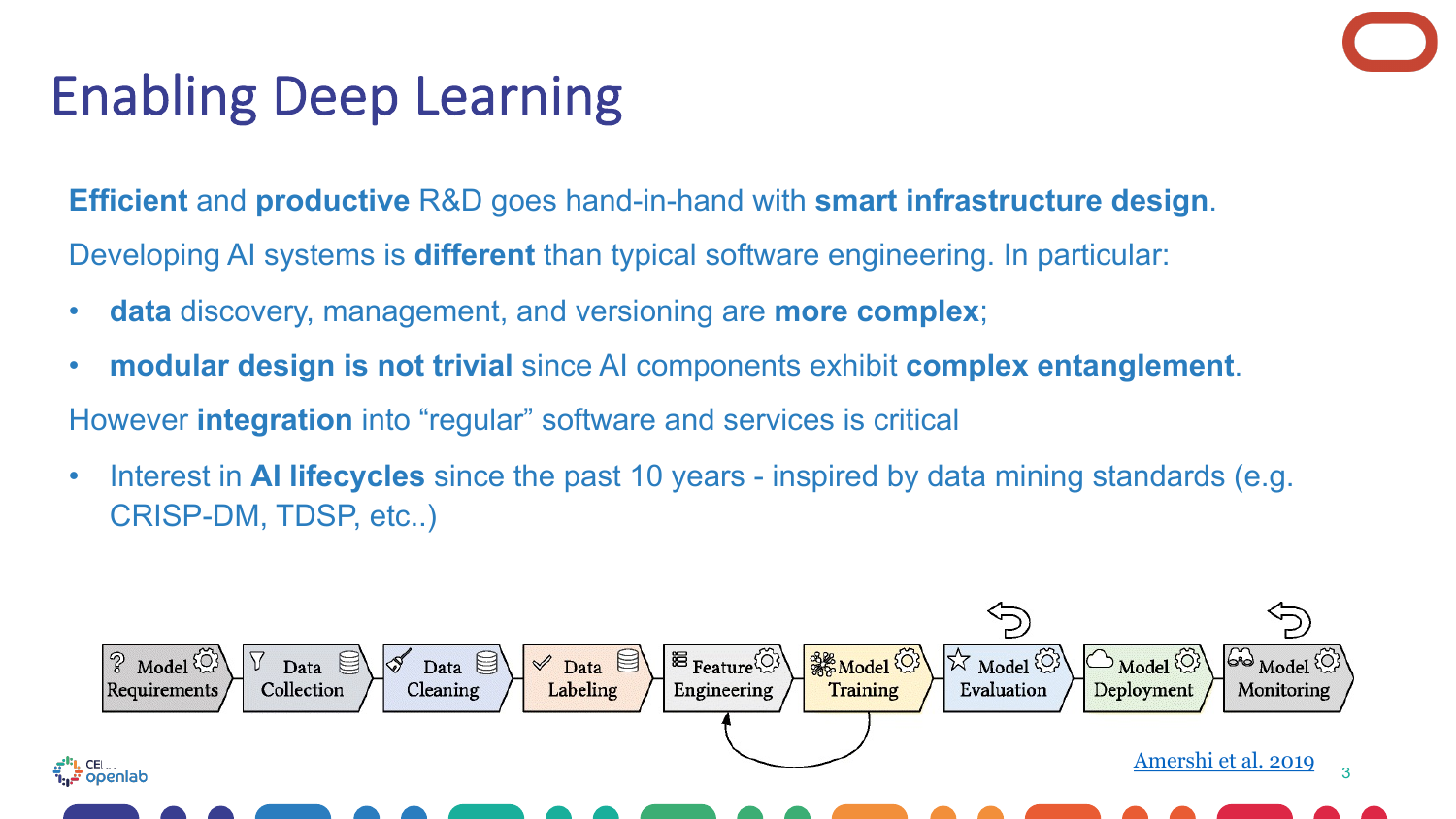### AI models catalog

Increasingly popular components in AI ecosystems

- **Help introduce** ML/DL in areas where expertise is limited or still building
- **Accelerate** new model development
- Improve **reproducibility** and **quality monitoring**
- **Simplify** deployment



We propose the creation of a **AI model registry at CERN**:

- Deployment **on CERN cloud and OCI**, following a "hybrid cloud" model
- Test and prototype solutions for production usage of **AI tools and platforms**
- Focus on **HEP- related applications**

t<sup>is</sup>i, cern<br>I<sub>si</sub>, openlab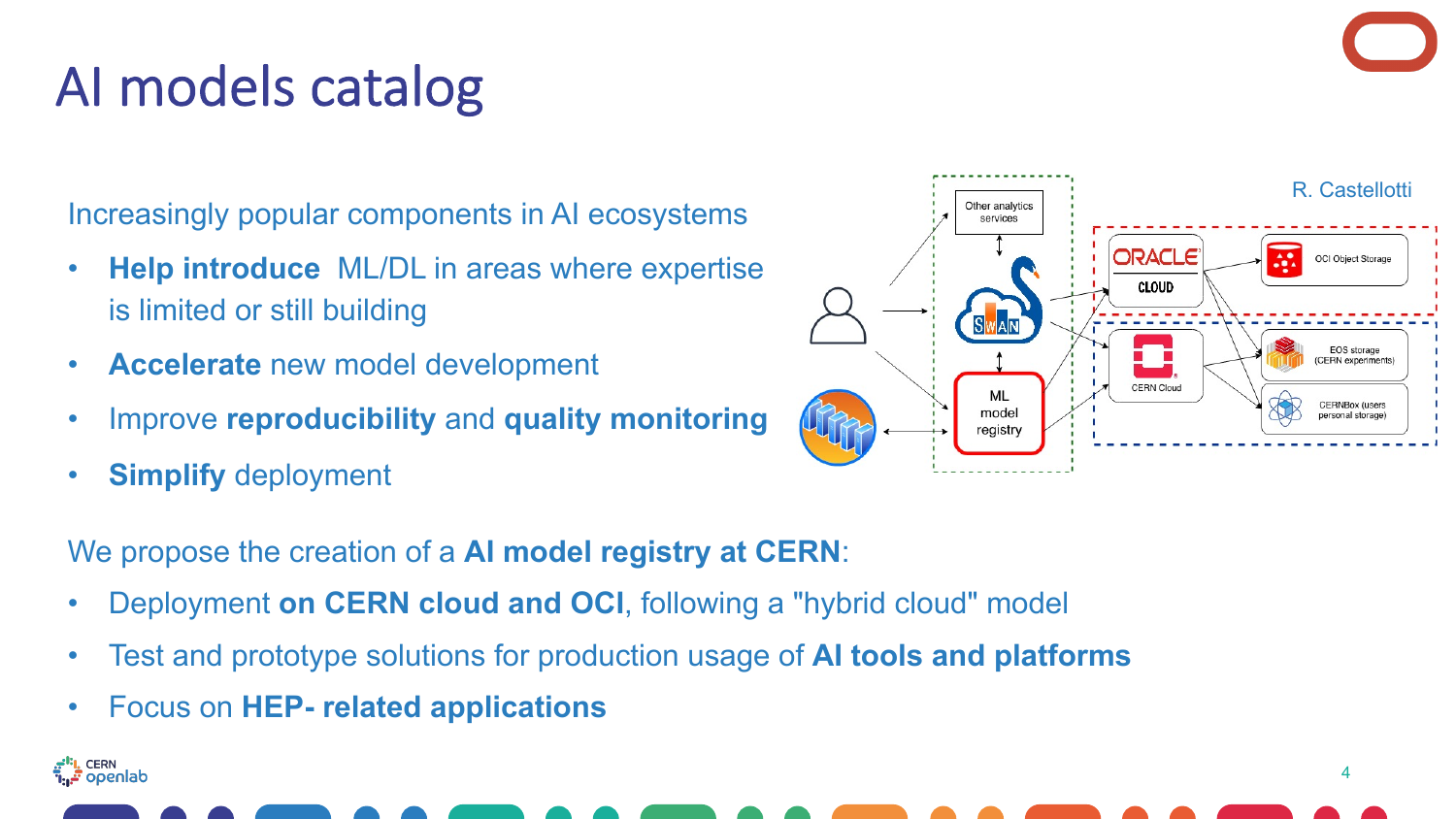

### Challenges

- Models are mostly implemented **without standard** APIs, input format, or hyper-parameters notation
- Might need **further optimization before deployment** because of runtime constraints (hardware, data feeding lines, latency, etc..)
- What is the scope of a model catalog?
- How much we can **realistically re-use a pretrained model** on different datasets?

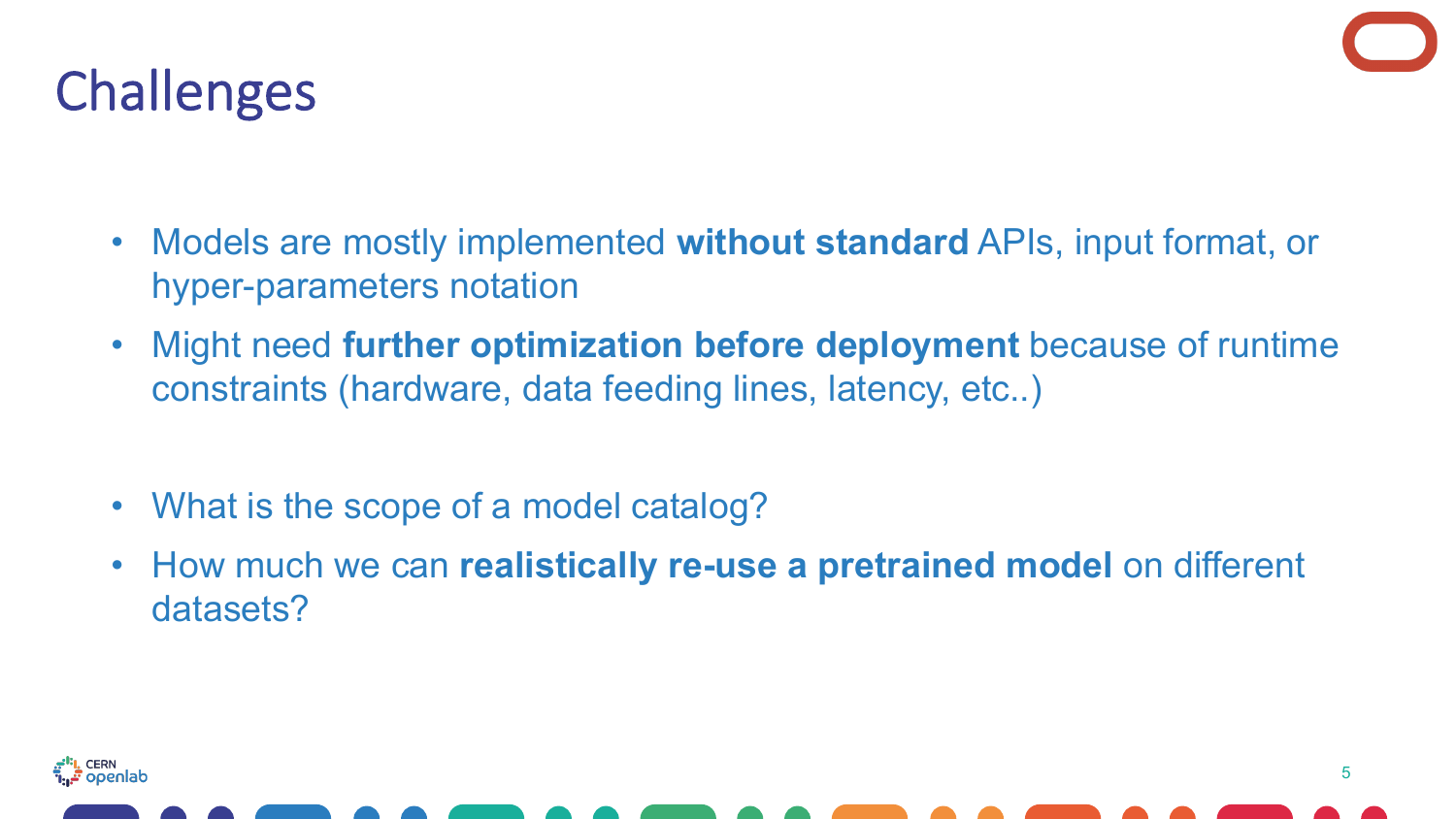## Model sharing across different use cases

- How much we can **realistically re-use a pretrained model** on different datasets?
- Possibility to directly deploy models out of existing catalogs is limited by the nature of the **input data** and the **model generalization capabilities**.
- In HEP directly applying a model trained for analising the output of a specific detector to a different use case is usually **unfeasible**, **inefficient** or **too costly** in terms of the data pre-processing step.



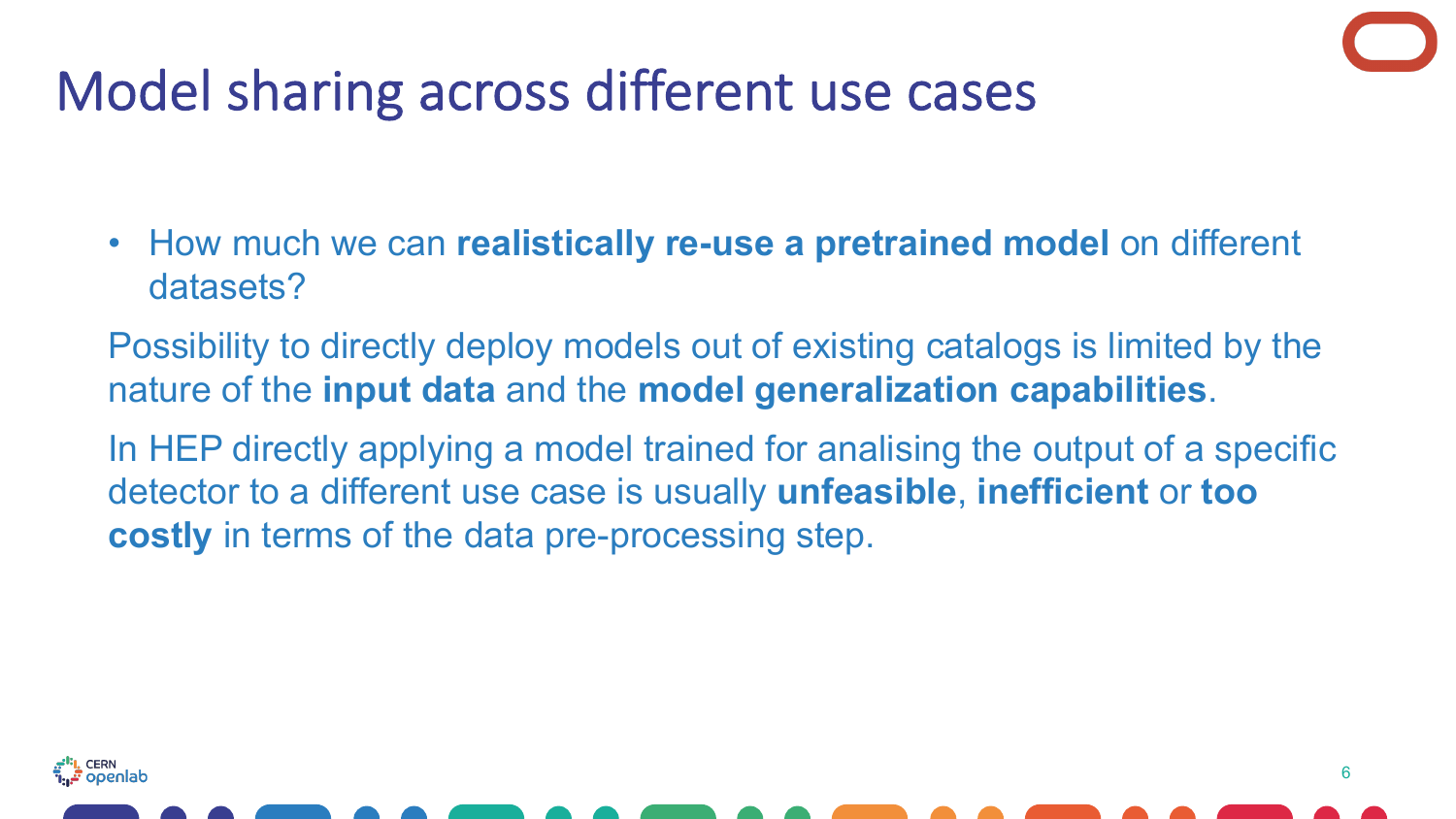### Toward "smart" catalogs

<mark>i.</mark> CERN<br>**: openlab** 

### **DL model generalization** is a lively field of research<sup>1,2</sup>

Advanced training techniques extend the **concept of transfer learning** 3-8

Evaluate to which extent a model catalog could be used in our field:

- Choose a specific task and a pre-trained DL model and study how its performance changes while varying the nature of the input dataset
- Understand challenges and advantages related to the use of **generalizable models** to High Energy Physics use cases.
- Towards improved "smart" catalogs, containing **adaptative/generalizable models**
- a seed to community-based DL model development at CERN ?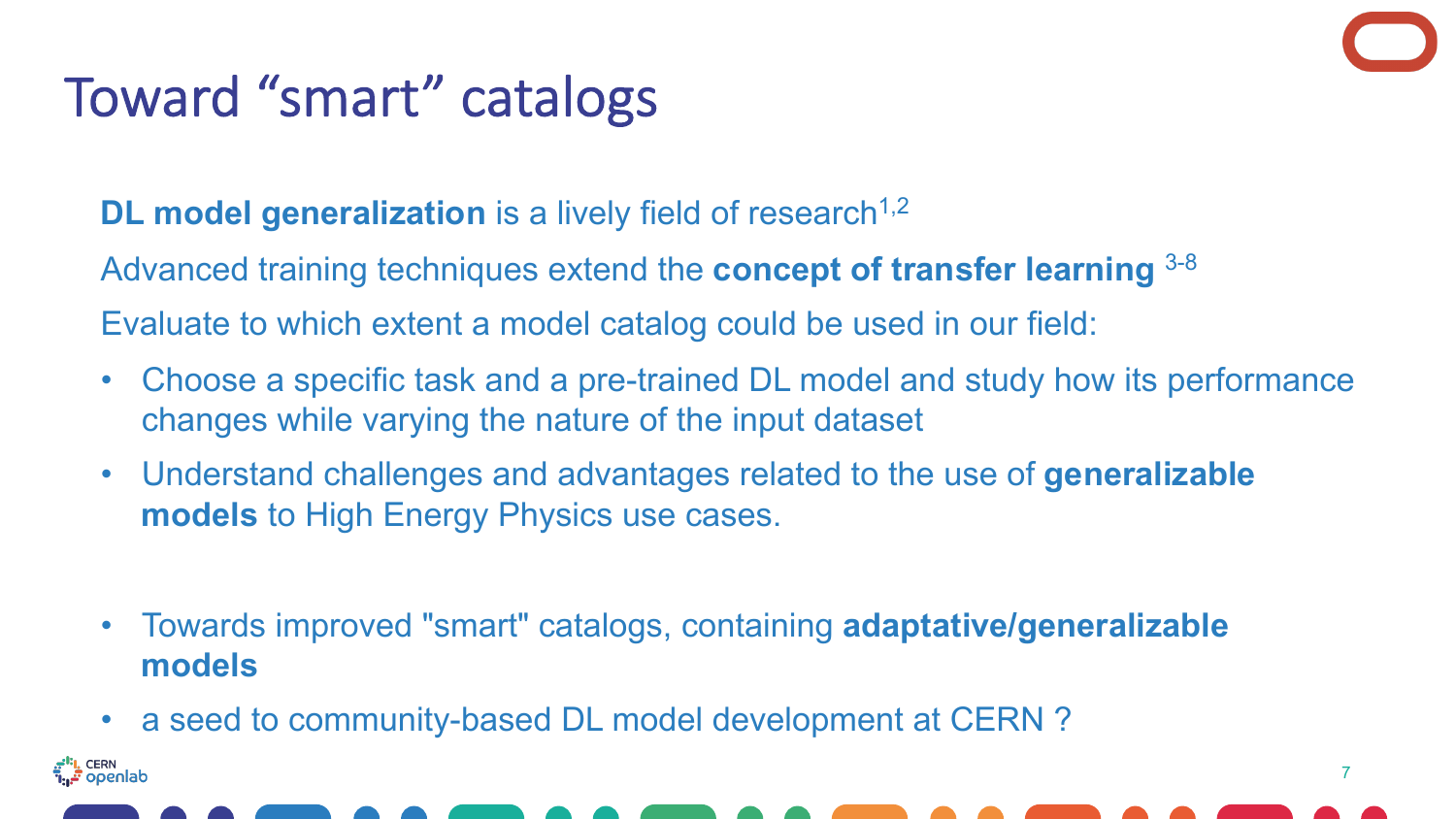

# Thanks!

### Sofia.Vallecorsa@ce.

https://openlab.cern/